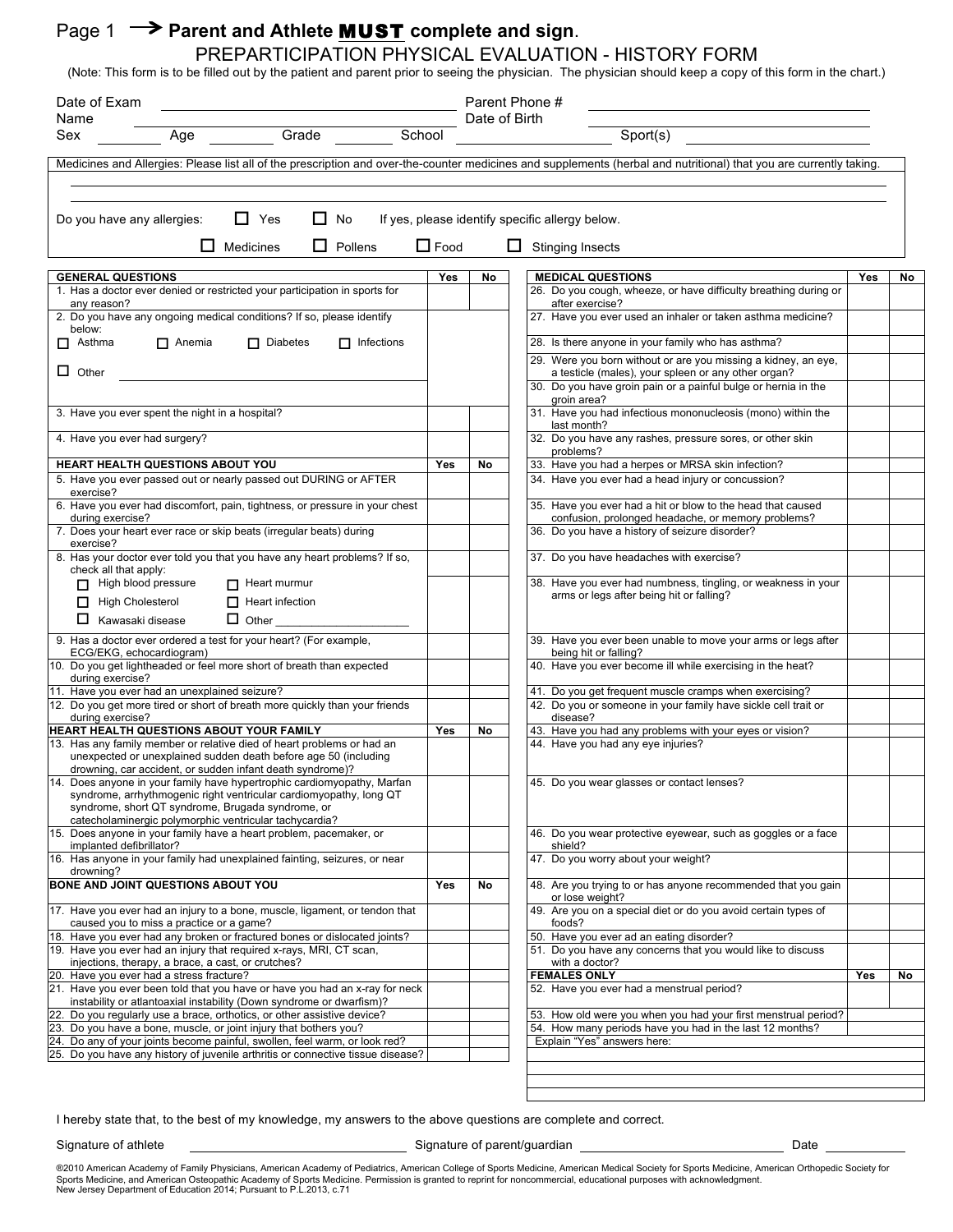# Page 2  $\rightarrow$  Parent and Athlete **MUST** complete and sign.

#### PREPARTICIPATION PHYSICAL EVALUATION - HISTORY FORM THE ATHLETE WITH SPECIAL NEEDS SUPPLEMENTAL HISTORY FORM

| Date of Exam |     |       | Parent Phone # |               |          |  |
|--------------|-----|-------|----------------|---------------|----------|--|
| Name         |     |       |                | Date of Birth |          |  |
| Sex          | Age | Grade | School         |               | Sport(sː |  |

| Type of disability:                                                                                        |            |    |  |  |
|------------------------------------------------------------------------------------------------------------|------------|----|--|--|
| Date of disability:<br>2.                                                                                  |            |    |  |  |
| Classification (if available):<br>3.                                                                       |            |    |  |  |
| Cause of disability (birth, disease, accident/trauma, other):<br>4.                                        |            |    |  |  |
| List the ports you are interested in playing:<br>5.                                                        |            |    |  |  |
|                                                                                                            | <b>Yes</b> | No |  |  |
| Do you regularly use a brace, assistive device, or prosthetic?<br>6.                                       |            |    |  |  |
| Do you use any special brace or assistive device for sports?                                               |            |    |  |  |
| Do you have any rashes, pressure sores, or any other skin problems?<br>8.                                  |            |    |  |  |
| Do you have hearing loss? Do you use a hearing aid?<br>9.                                                  |            |    |  |  |
| 10. Do you have a visual impairment?                                                                       |            |    |  |  |
| 11. Do you use any special devices for bowel or bladder function?                                          |            |    |  |  |
| 12. Do you have burning or discomfort when urinating?                                                      |            |    |  |  |
| 13. Have you had autonomic dysreflexia?                                                                    |            |    |  |  |
| 14. Have you ever been diagnosed with a heat-related (hyperthermia) or cold-related (hypothermia) illness? |            |    |  |  |
| 15. Do you have muscle spasticity?                                                                         |            |    |  |  |
| 16. Do you have frequent seizures that cannot be controlled by medication?                                 |            |    |  |  |

Explain "yes" answers here:

Please indicate if you have ever had any of the following:

|                                               | Yes | No |
|-----------------------------------------------|-----|----|
| Atlantoaxial instability                      |     |    |
| X-ray evaluation for atlantoaxial instability |     |    |
| Dislocated joints (more than one)             |     |    |
| Easy bleeding                                 |     |    |
| Enlarged spleen                               |     |    |
| <b>Hepatitis</b>                              |     |    |
| Osteopenia or osteoporosis                    |     |    |
| Difficulty controlling bowel                  |     |    |
| Difficulty controlling bladder                |     |    |
| Numbness or tingling in arms or hands         |     |    |
| Numbness or tingling in legs or feet          |     |    |
| Weakness in arms or hands                     |     |    |
| Weakness in legs or feet                      |     |    |
| Recent change in coordination                 |     |    |
| Recent change in ability to walk              |     |    |
| Spina bifida                                  |     |    |
| Latex allergy                                 |     |    |

Explain "yes" answers here:

I hereby state that, to the best of my knowledge, my answers to the above questions are complete and correct.

Signature of athlete Contract Contract Contract Contract Contract Contract Contract Contract Contract Contract Contract Contract Contract Contract Contract Contract Contract Contract Contract Contract Contract Contract Con

®2010 American Academy of Family Physicians, American Academy of Pediatrics, American College of Sports Medicine, American Medical Society for Sports Medicine, American Orthopedic Society for<br>Sports Medicine, and American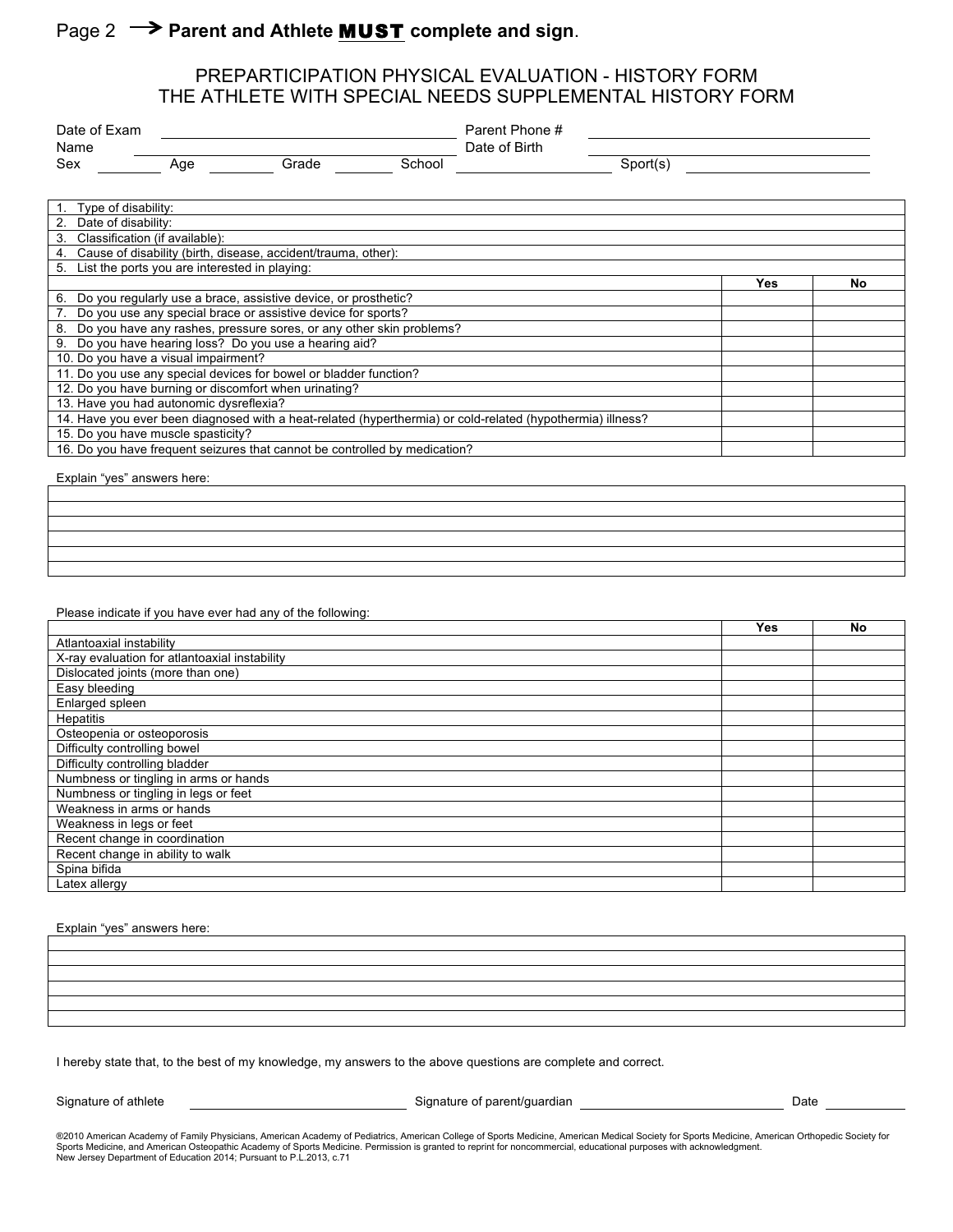# Page 3  $\rightarrow$  Physician **MUST** complete and sign.

#### PREPARTICIPATION PHYSICAL EVALUATION PHYSICAL EXAMINATION FORM

| Date of Exam<br>Name        |     |                                                                                                                    |        | Parent Phone #<br>Date of Birth |          |  |  |
|-----------------------------|-----|--------------------------------------------------------------------------------------------------------------------|--------|---------------------------------|----------|--|--|
| Sex                         | Aqe | Grade                                                                                                              | School |                                 | Sport(s) |  |  |
| <b>PHYSICIAN REMINDERS:</b> |     | 17. Consider additional questions on more sensitive issues<br>Do you feel stressed out or under a lot of pressure? |        |                                 |          |  |  |

● Do you ever feel sad, hopeless, depressed, or anxious?

- Do you feel safe at your home or residence?
- Have you ever tried cigarettes, chewing tobacco, snuff, or dip?
- During the past 30 days did you use chewing tobacco, snuff, or dip?
- Do you drink alcohol or use any other drugs?
- Have you ever taken anabolic steroids or used any other performance supplement?
- Have you ever taken any supplements to help you gain or lose weight or improve your performance?
- Do you wear a seat belt, use a helmet, and use condoms?
- 18. Consider reviewing questions on cardiovascular symptoms (question 5-14)

| <b>EXAMINATION</b>                                                                                                                                                        |  |        |  |       |                |              |                  |      |                                 |
|---------------------------------------------------------------------------------------------------------------------------------------------------------------------------|--|--------|--|-------|----------------|--------------|------------------|------|---------------------------------|
| Height                                                                                                                                                                    |  | Weight |  |       | $\square$ Male |              | $\square$ Female |      |                                 |
| <b>BP</b>                                                                                                                                                                 |  |        |  | Pulse |                | Vision R 20/ |                  | L20/ | Corrected: $\Box$ Yes $\Box$ No |
| <b>MEDICAL</b>                                                                                                                                                            |  |        |  |       |                |              | <b>NORMAL</b>    |      | <b>ABNORMAL FINDINGS</b>        |
| Appearance                                                                                                                                                                |  |        |  |       |                |              |                  |      |                                 |
| Marfan stigmata (kyphoscoliosis, high arched palate, pectus excavatum, arachnodactyly,<br>$\bullet$<br>arm span > height, hyperlaxity, myopia, MVP, aortic insufficiency) |  |        |  |       |                |              |                  |      |                                 |
|                                                                                                                                                                           |  |        |  |       |                |              |                  |      |                                 |
| Eyes/ears/nose/throat<br>Pupils equal                                                                                                                                     |  |        |  |       |                |              |                  |      |                                 |
| ٠<br>Hearing<br>$\bullet$                                                                                                                                                 |  |        |  |       |                |              |                  |      |                                 |
| Lymph nodes                                                                                                                                                               |  |        |  |       |                |              |                  |      |                                 |
| Heart*                                                                                                                                                                    |  |        |  |       |                |              |                  |      |                                 |
| Murmurs (auscultation standing, supine, +/- Valsalva)<br>٠                                                                                                                |  |        |  |       |                |              |                  |      |                                 |
| Location of point of maximal impulse (PMI)<br>$\bullet$                                                                                                                   |  |        |  |       |                |              |                  |      |                                 |
| Pulses                                                                                                                                                                    |  |        |  |       |                |              |                  |      |                                 |
| Simultaneous femoral and radial pulses<br>$\bullet$                                                                                                                       |  |        |  |       |                |              |                  |      |                                 |
| Lungs                                                                                                                                                                     |  |        |  |       |                |              |                  |      |                                 |
| Abdomen                                                                                                                                                                   |  |        |  |       |                |              |                  |      |                                 |
| Genitourinary (males only) <sup>1</sup>                                                                                                                                   |  |        |  |       |                |              |                  |      |                                 |
| Skin                                                                                                                                                                      |  |        |  |       |                |              |                  |      |                                 |
| • HSV, lesions suggestive of MRSA, tinea corporis                                                                                                                         |  |        |  |       |                |              |                  |      |                                 |
| Neurologic <sup>2</sup>                                                                                                                                                   |  |        |  |       |                |              |                  |      |                                 |
| <b>MUSCULOSKELETAL</b>                                                                                                                                                    |  |        |  |       |                |              |                  |      |                                 |
| <b>Neck</b>                                                                                                                                                               |  |        |  |       |                |              |                  |      |                                 |
| <b>Back</b>                                                                                                                                                               |  |        |  |       |                |              |                  |      |                                 |
| Shoulder/arm                                                                                                                                                              |  |        |  |       |                |              |                  |      |                                 |
| Elbow/forearm                                                                                                                                                             |  |        |  |       |                |              |                  |      |                                 |
| Wrist/hand/fingers                                                                                                                                                        |  |        |  |       |                |              |                  |      |                                 |
| Hip/thigh                                                                                                                                                                 |  |        |  |       |                |              |                  |      |                                 |
| Knee                                                                                                                                                                      |  |        |  |       |                |              |                  |      |                                 |
| Leg/ankle                                                                                                                                                                 |  |        |  |       |                |              |                  |      |                                 |
| Foot/toes                                                                                                                                                                 |  |        |  |       |                |              |                  |      |                                 |
| Functional                                                                                                                                                                |  |        |  |       |                |              |                  |      |                                 |
| Duck-walk, single leg hop<br>$\bullet$                                                                                                                                    |  |        |  |       |                |              |                  |      |                                 |

Konsider ECG, echocardiogram, and referral to cardiology for abnormal cardiac history or exam Consider GU exam if in private setting. Having third party present is recommended

<sup>2</sup> Consider cognitive evaluation or baseline neuropsychiatric testing if a history of significant concussion

 $\Box$  Cleared for all sports without restriction<br> $\Box$  Cleared for all sports without restriction

- Cleared for all sports without restriction with recommendations for further evaluation or treatment for
- Not cleared:
	- $\square$  Pending further evaluation
	- $\square$  For any sports
	- $\Box$  For certain sports
	- Reason

Recommendations:

I have examined the above-named student and completed the preparticipation physical evaluation. The athlete does not present apparent clinical contraindications to practice and participate in the sport(s) as outlined above. A copy of the physical exam is on record in my office and can be made available to the school at the request of the parents. If conditions arise after the athlete has been cleared for participation, a physician may rescind the clearance until the problem is resolved and the potential consequences are completely explained to the athlete (and parents/guardians).

| Name of physician, advanced practice nurse (APN) physician assistant (PA) (print or type) |       | Date |  |
|-------------------------------------------------------------------------------------------|-------|------|--|
| Address                                                                                   | Phone |      |  |
| Signature of physician, APN, PA                                                           |       |      |  |

@2010 American Academy of Family Physicians, American Academy of Pediatrics, American College of Sports Medicine, American Academy of Sports Medicine, American Orthopedic Society for Sports Medicine, and American Osteopathic Academy of Sports Medicine. Permission is granted to reprint for noncommercial, educational purposes with acknowledgment.<br>New Jersey Department of Education 2014; Pursuant to P.L.2